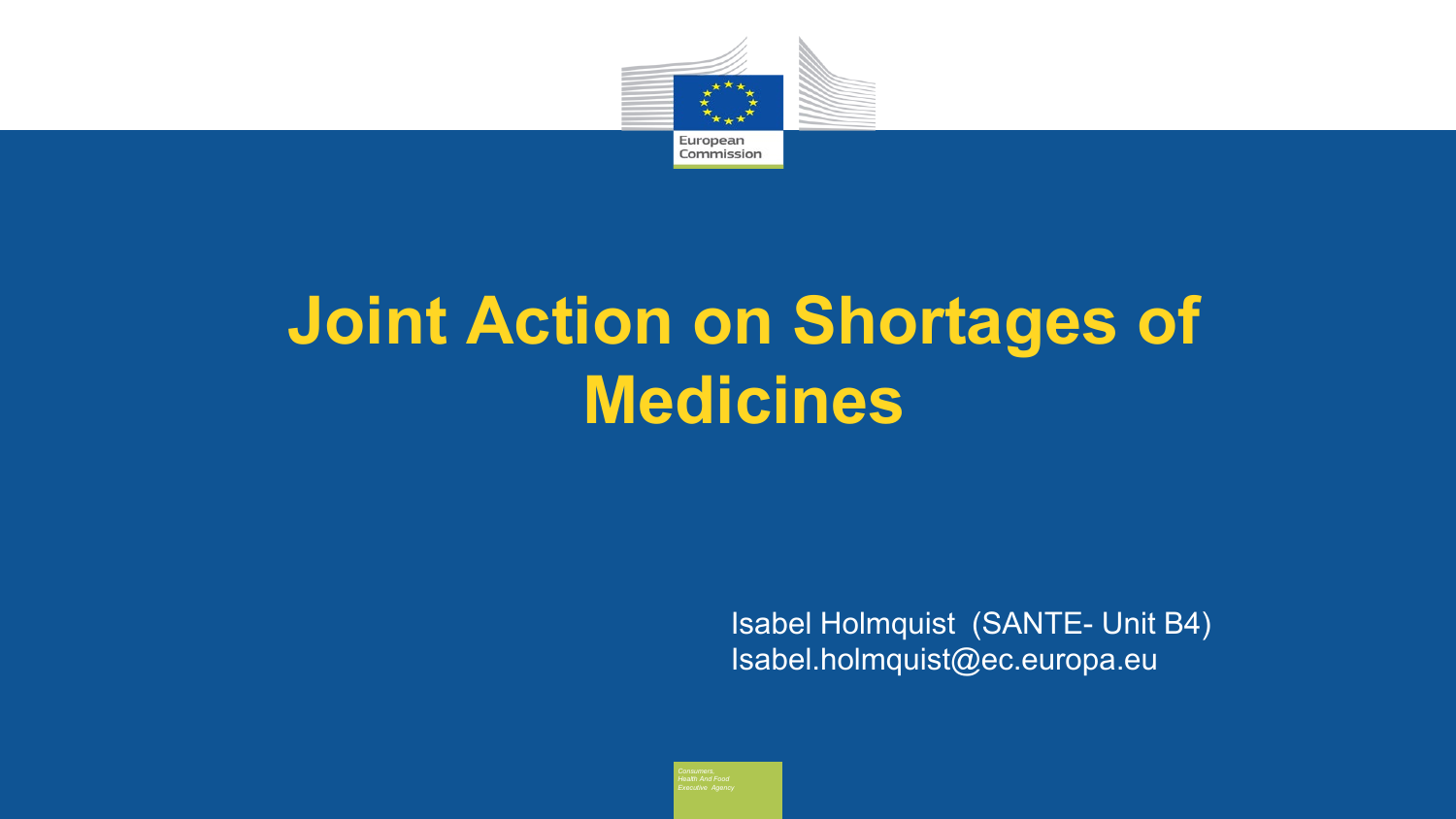### *Policy context*

- Shortages of medicines are a longstanding concern in the EU
- The COVID-19 pandemic has placed significant pressure on the medicines supply chain
- Action aims to address medicines shortages in general, which will in turn help to address crisis situations such as the COVID-19 pandemic

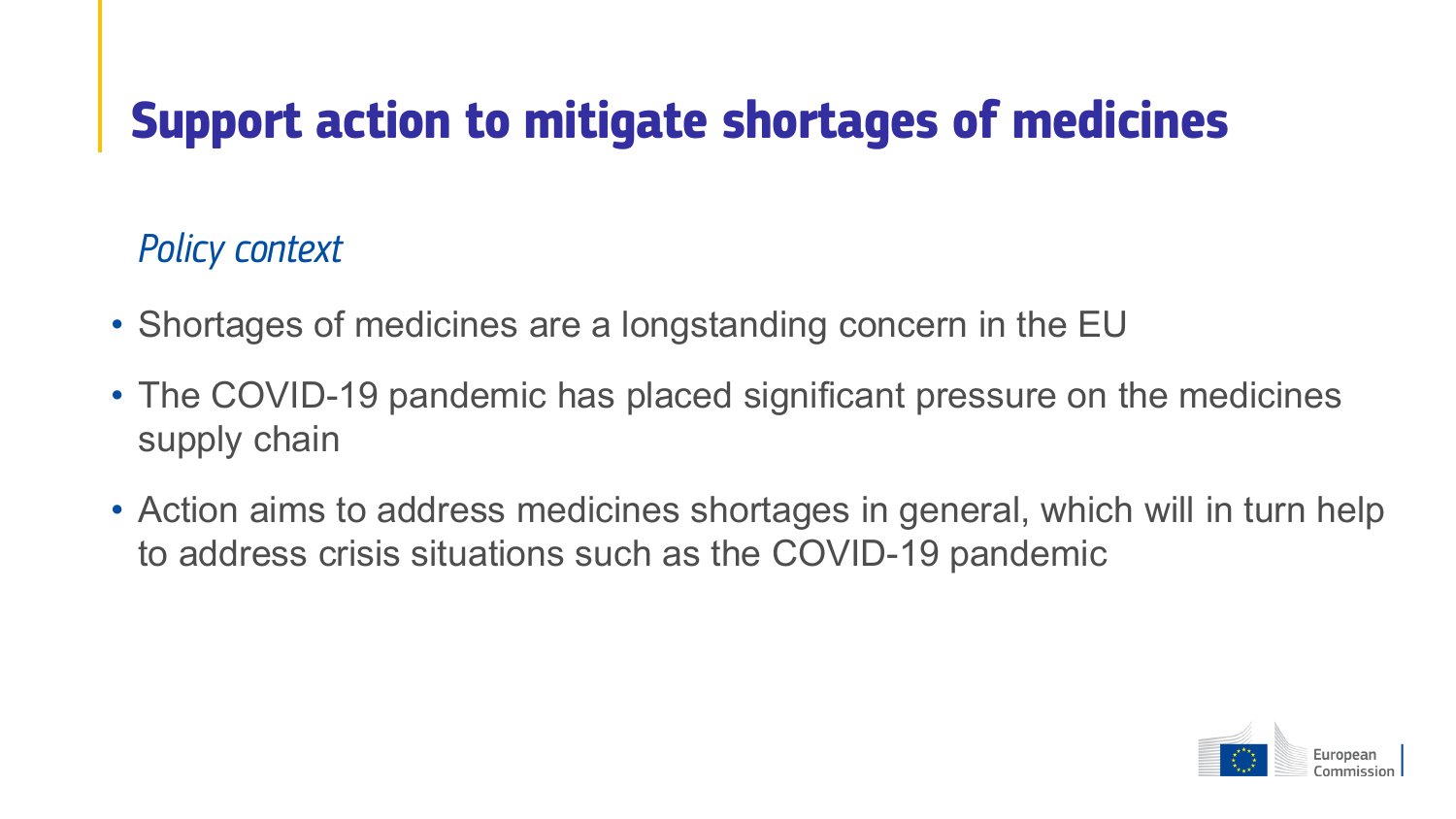*Objectives, Scope and activities*

- Enhance MS cooperation in:
	- identifying the root causes of observed shortages of medicines;
	- monitoring and reporting medicine shortages;
	- reducing observed medicine shortages and managing them; and
	- reducing the likelihood of medicines shortages via preventative strategies.

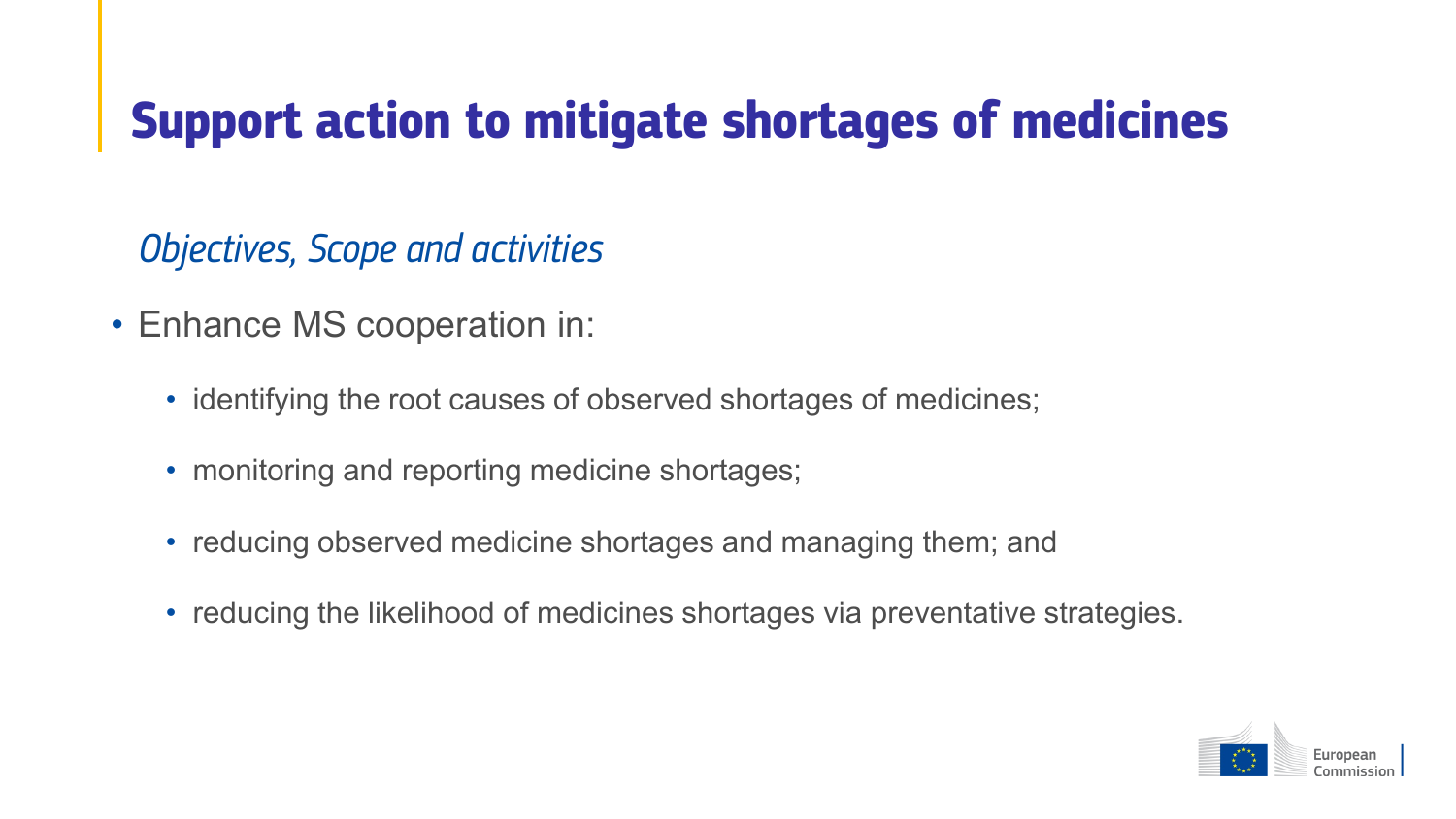*Objectives, Scope and activities*

- The joint action aims to:
	- establish a coordinating structure;
	- structure the collection and consolidate the analysis of relevant data and statistics, including an analysis of root causes;
	- develop IT solutions to monitor and manage medicines shortages;
	- define preventive strategies based on observed root causes of shortages;
	- identify, assess and exchange best practices on systems for monitoring supply and responding to shortages.

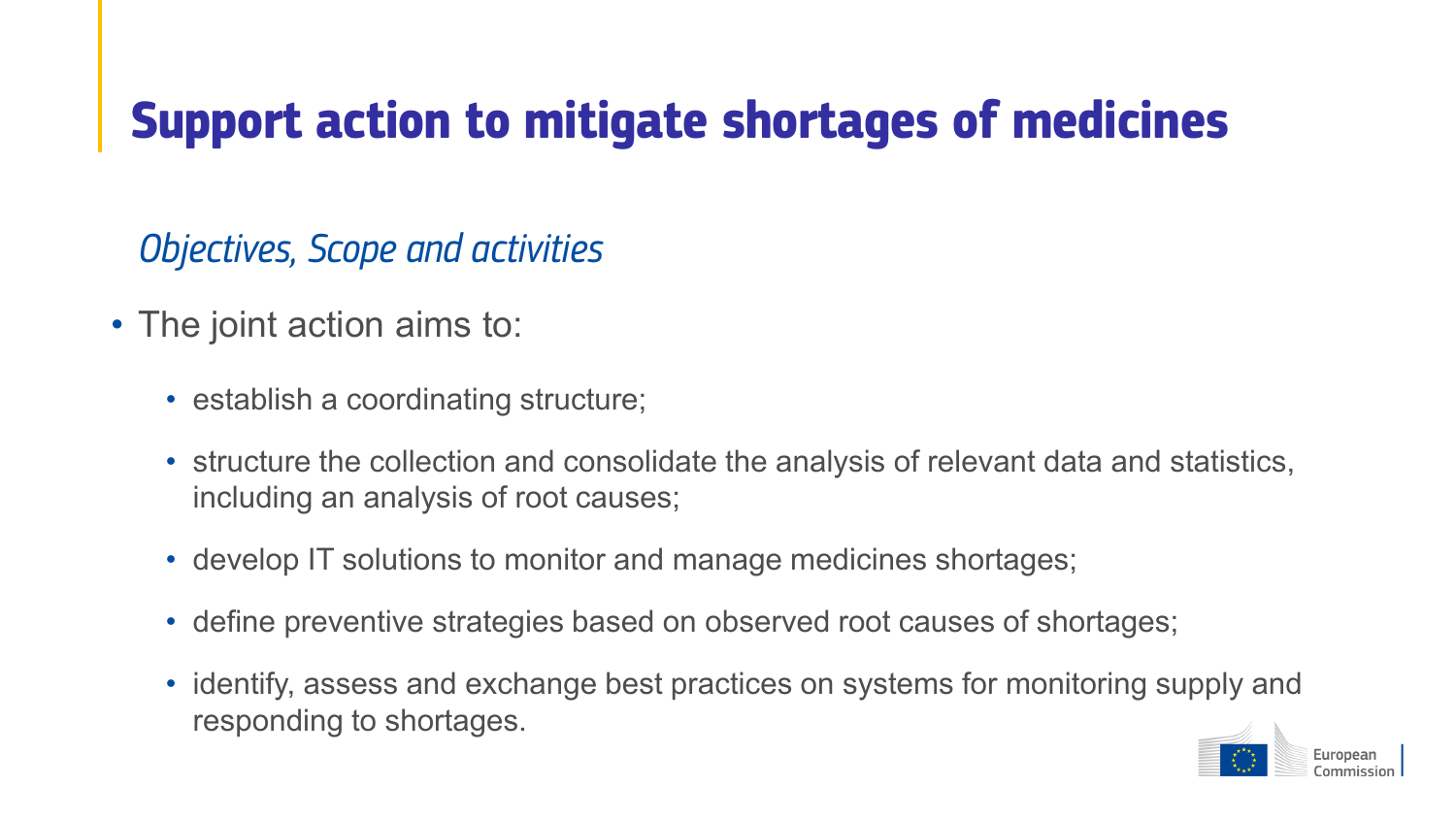#### *Expected Results and Impact*

- Better coordination of MS actions to prevent, mitigate, monitor, manage and report medicines shortages
- Identification, analysis and definition of best practices to address medicines shortages
- Improved availability and access to data on medicines shortages
- Improved detection and measurement of the decrease in the number of medicines shortages in the EU and Member States
- Better understanding of root causes of medicines shortages and the impact of policy measures
- A strategy for shortage prevention and an implementation plan

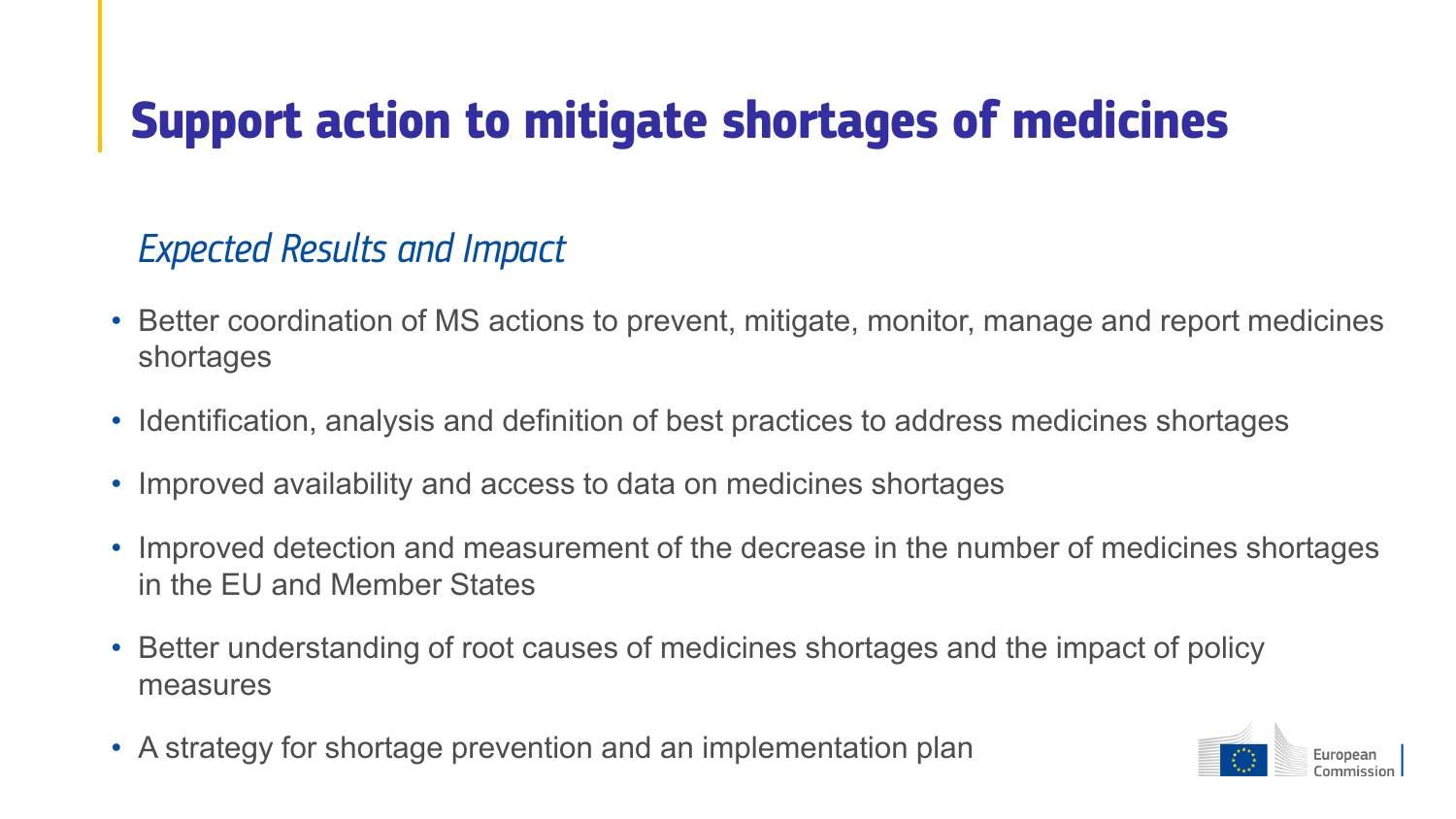### *Interest from Member States*

|                                   | <b>Yes</b>                                                                               | <b>Maybe</b>                                         | <b>No</b>                                         |
|-----------------------------------|------------------------------------------------------------------------------------------|------------------------------------------------------|---------------------------------------------------|
| Participation                     | AT, BE, CZ, DE, DK, EE, ES, FI,<br>FR, HU, IE, IS, IT, LI, LU, NO,<br>PL, PT, RO, SE, SI |                                                      |                                                   |
| Coordinating                      |                                                                                          |                                                      | BE, CZ, DK, ES, FI, FR,<br>HU, IE, IS, PL, PT, SI |
| <b>Leading Work RO</b><br>Package |                                                                                          | AT, BE, DK, ES, FI, CZ, HU, IS<br>FR, IT, PL, PT, SI |                                                   |